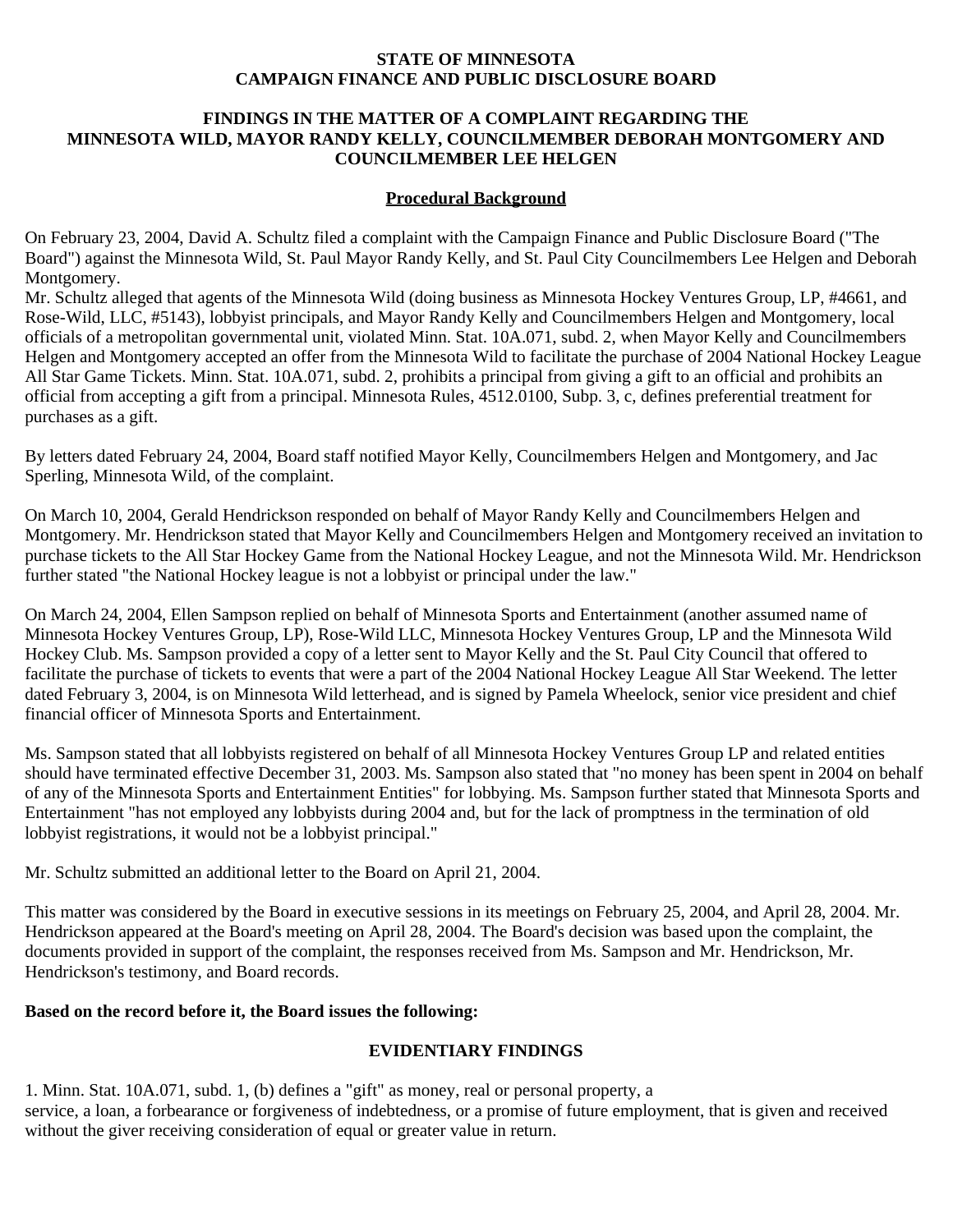2. Minnesota Rules, 4512.0100, Subp. 3, c, defines preferential treatment for purchases as a gift.

3. Minn. Stat. 10A.071, subd. 1, (c) defines an "official" as a public official, an employee of the legislature, or a local official of a metropolitan governmental unit. As mayor of the City of St. Paul, Mayor Kelly is a local official of a metropolitan governmental unit and therefore an official. As members of the St. Paul City Council, Councilmembers Helgen and Montgomery are also officials.

4. Minn. Stat. 10A.01, subd. 33, defines a "principal" as an individual or association that:

spends more than \$500 in the aggregate in any calendar year to engage a lobbyist, compensate a lobbyist, or authorize the expenditure of money by a lobbyist" or "spends a total of at least \$50,000 in any calendar year on efforts to influence legislative action, administrative action, or the official action of metropolitan governmental units, as described in section 10A.04, subd. 6."

5. On February 3, 2004, Minnesota Hockey Ventures Group, LP, doing business as Minnesota Sports and Entertainment and the Minnesota Wild, extended an offer to local officials of a metropolitan governmental unit to facilitate purchase of tickets to events that were a part of the National Hockey League All Star Game weekend.

6. The only lobbying expenditures that Minnesota Hockey Ventures Group, LP and related entities incurred in 2004 were for payment of lobbyist fees to the Board. There is no evidence of any additional lobbying disbursements being made in 2004. The total cost of these lobbyist fees was less than \$500. Thus, there is no evidence that any entities of Minnesota Hockey Ventures Group met the definition of lobbyist principal in 2004.

# **Based on the above Statement of the Evidence, the Board makes the following:**

# **FINDINGS CONCERNING PROBABLE CAUSE**

- 1. Rose-Wild and Minnesota Hockey Ventures Group had less than \$500 in lobbyist expenditures in 2004 and all lobbyists for all Minnesota Sports and Entertainment entities have terminated. There is no probable cause to believe that either Rose-Wild or Minnesota Hockey Ventures Group are lobbyist principals in 2004 and thus no probable cause to believe Rose-Wild or Minnesota Hockey Ventures Group violated Minn. Stat. 10A.071, when an offer to facilitate the purchase of tickets was made in 2004.
- 2. Because Rose-Wild and Minnesota Hockey Ventures Group were not lobbyist principals in 2004 there is no probable cause to believe Mayor Kelly or Councilmembers Helgen or Montgomery violated Minn. Stat. 10A.071.

## **Based on the above Findings, the Board issues the following:**

## **ORDER**

- 1. The complaint alleging that Minnesota Hockey Ventures Group violated Minn. Stat. 10A.071 by offering a gift to an official is dismissed in its entirety.
- 2. The complaint alleging that Rose Wild violated Minn. Stat. 10A.071 by offering a gift to an official is dismissed in its entirety.
- 3. The complaint alleging that Mayor Kelly violated Minn. Stat. 10A.071, by accepting a gift from a principal is dismissed in its entirety.
- 4. The complaint alleging that Councilmember Helgen violated Minn. Stat. 10A.071, by accepting a gift from a principal is dismissed it its entirety.
- 5. The complaint alleging that Councilmember Montgomery violated Minn. Stat. 10A.071, by accepting a gift from a principal is dismissed in its entirety.
- 6. The record in this matter and all correspondence is entered into the public record in accordance with Minn. Stat. 10A.02, subd. 11. Board staff shall provide copies to Mayor Kelly, Councilmember Helgen, Councilmember